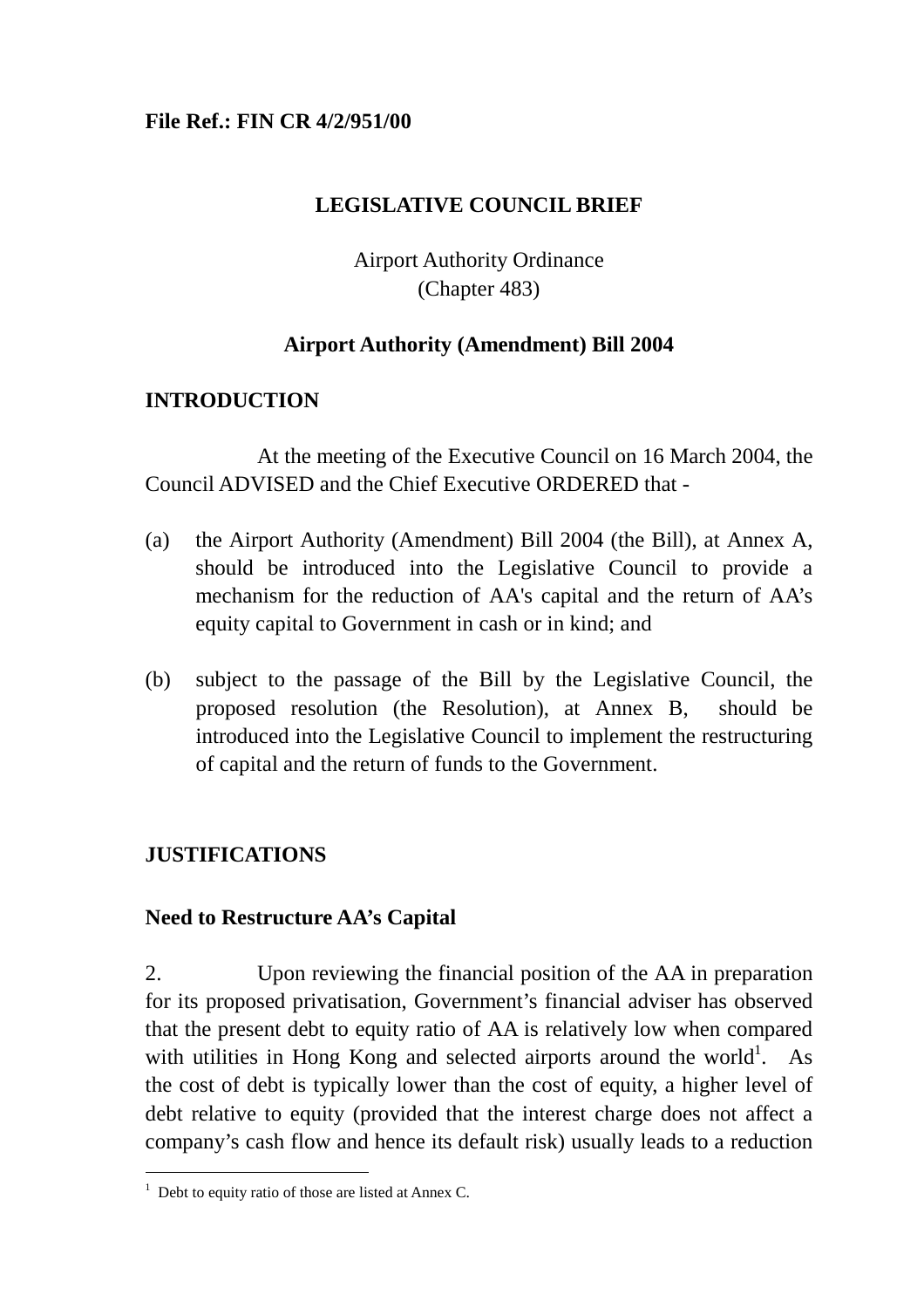in a company's overall cost of capital<sup>[2](#page-1-0)</sup>. Government's financial adviser has advised that AA's cost of capital can be reduced through restructuring its capital base by way of raising funds in the debt market to pay down its equity.

3. Subject to the continuation of appropriate support from Government (e.g. a majority Government ownership), AA's financial strength and credit ratings should not be unduly affected by an additional borrowing of around \$6 billion to finance the reduction of its equity capital. After the restructuring, the percentage of debt will increase from around 20% at present to about 33%. The current low interest rate environment provides a good opportunity for AA to restructure its capital.

4. The reduction would be effected by a payment of \$6 billion to Government as AA's sole shareholder.

# **Benefits of Capital Restructuring**

l

5. Optimising AA's capital structure would help to ensure that an optimal value is achievable upon privatisation. As an organisation operating on prudent commercial principles, AA should, as far as it could, invest in projects with projected returns above its cost of capital. Lowering AA's cost of capital would in turn expand the investment opportunities available to AA due to a potentially lower required minimum return.

6. The capital restructuring will also bring an additional one-off capital revenue of about \$6 billion to Government.

## **Need to Amend the Airport Authority Ordinance (Chapter 483)**

7. The Airport Authority Ordinance (the Ordinance) does not currently provide for a reduction in the capital of AA or the return of capital to Government. Section 23(1) of the Ordinance stipulates that the capital of AA is \$36,648 million. Section 23(2) provides for the increase of the

<span id="page-1-0"></span> $2 \text{ The cost of capital of a company is the weighted average cost of its cost of equity and cost of debt,}$ commonly referred to as the Weighted Average Cost of Capital (WACC).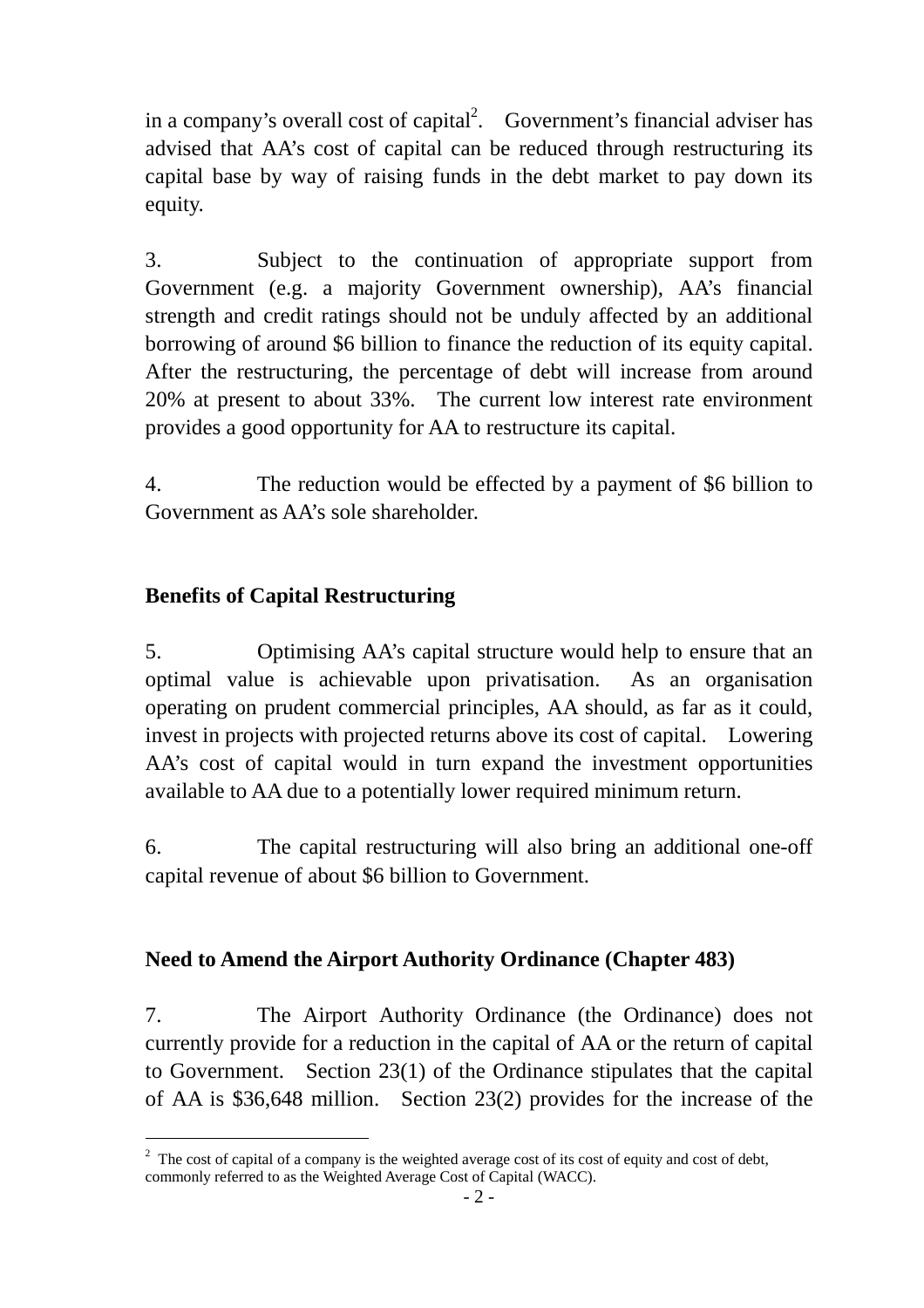capital of AA. Pursuant to section 23(3), AA has issued 366,480 shares of \$100,000 each to the Government. Section 23(5) prohibits AA from issuing shares otherwise than to the Government.

## **Treatment of the Returned Capital on Government's Account**

8. We propose to credit any cash payment received as a result of the capital restructuring to the Capital Investment Fund (CIF). Dividends received from AA will continue to be credited to the General Revenue. As any repayment of capital by the AA represents a return of our investment originally funded by CIF over the years, crediting the repayment amount back to CIF will distinguish it from the usual payment of dividends arising from AA's operation.

# **OTHER OPTIONS**

9. The proposed capital restructuring cannot be achieved by any non-legislative route.

# **THE BILL**

10. The purpose of the Bill is to amend the Ordinance to provide for a reduction of the capital of AA.

11. Clause (2) of the Bill provides for the reduction of AA's capital by means of a resolution of the Legislative Council made on the recommendation of the Financial Secretary after consulting AA. Such a resolution may also specify that the capital so reduced be returned to the Government, and that shares issued by AA to the value of the capital returned be cancelled.

## **THE RESOLUTION**

12. The purpose of the Resolution is to effect a reduction of \$6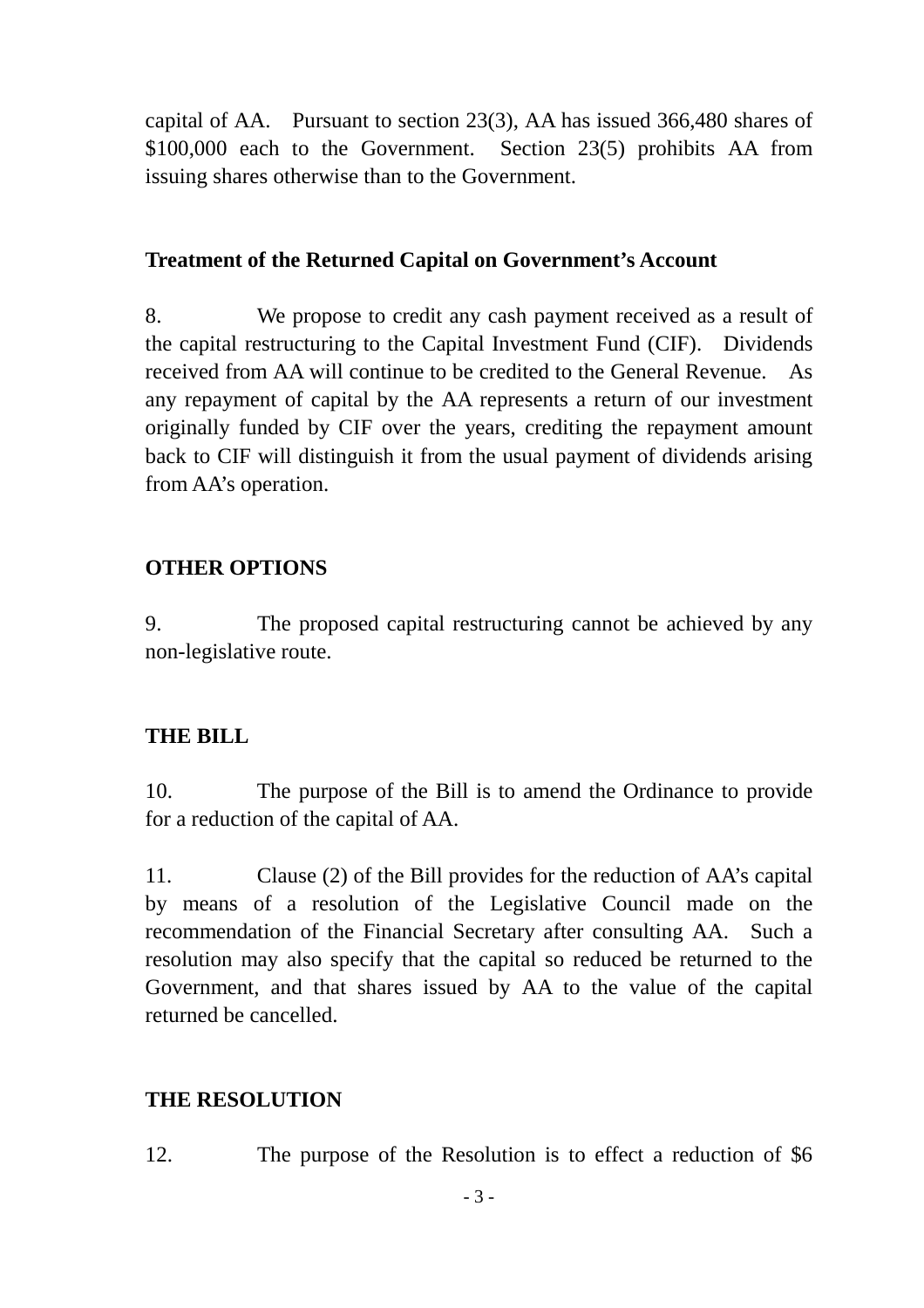billion in the capital of AA and to require AA to distribute an amount equivalent to the reduction to Government. Payment received by Government would be credited to the CIF The Resolution will also effect the cancellation of shares in the AA held by the Government to an equivalent value. The Resolution will be suitably amended to tie-in with any changes to the Bill as approved by the Legislative Council.

# **LEGISLATIVE TIMETABLE**

13. Subject to Members' approval of the introduction of the Bill into the Legislative Council, the legislative timetable will be –

| Publication in the Gazette |                                                                              |     | 19 March 2004  |
|----------------------------|------------------------------------------------------------------------------|-----|----------------|
| Reading debate             | First Reading<br>commencement of Second                                      | and | 24 March 2004  |
|                            | Resumption of Second<br>Reading debate, committee<br>stage and Third Reading |     | To be notified |

14. The Resolution will be introduced into the Legislative Council after the Bill is enacted.

## **IMPLICATIONS OF THE PROPOSAL**

15. The proposed capital restructuring is expected to bring in one-off capital revenue of \$6 billion in 2004-05. AA has yet to declare any dividend and the \$6 billion reduction in capital on its own will not affect Government's entitlement to future dividend.

16. The proposal is in conformity with the Basic Law, including the provisions concerning human rights. It has no economic, environmental or sustainability implications. It also has no impact on the civil service system.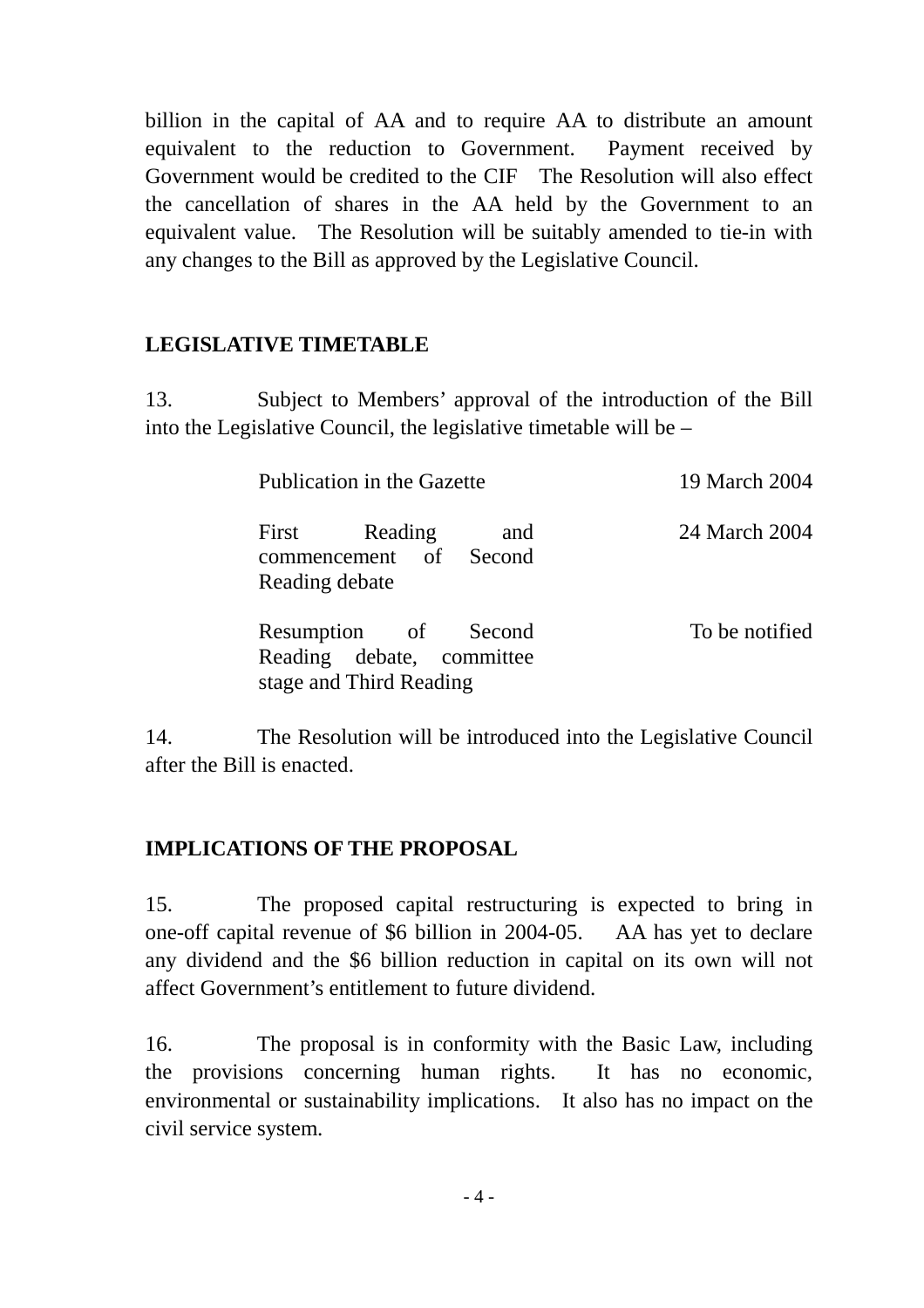# **PUBLIC CONSULTATION**

17. We have consulted the Legislative Council Panel on Economic Services on 23 February 2004 and 2 March 2004 on the present proposal and have received their general support.

# **PUBLICITY**

18. We will issue a press release. A spokesman will also be available to answer any enquiries.

# **BACKGROUND**

19. AA is a statutory corporation established under the Ordinance to provide, operate, develop and maintain an airport for civil aviation at and in the vicinity of Chek Lap Kok (known as Hong Kong International Airport), and also to carry out airport-related activities as permitted by the Chief Executive by order in the Gazette. The AA is currently wholly-owned by the Government with a share capital of \$36,648 million as at the end of the financial year on 31 March 2003.

20. The Financial Secretary announced on 6 August 2003 that we would commence work immediately in preparation for the proposed privatisation of AA. Government has indicated that its plan is to introduce the required legislation into the Legislative Council in the first half of 2004.

21. When preparing for the privatisation and after initial discussion with various stakeholders including the AA management, Government has come to the view that the issues involved merit more time to resolve and further consultation with the stakeholders are necessary. Our plan is to introduce the privatisation bill into the Legislative Council around the end of 2004. The privatisation will be implemented after enactment of the Bill.

22. Relevant financial data of AA are set out at Annex D.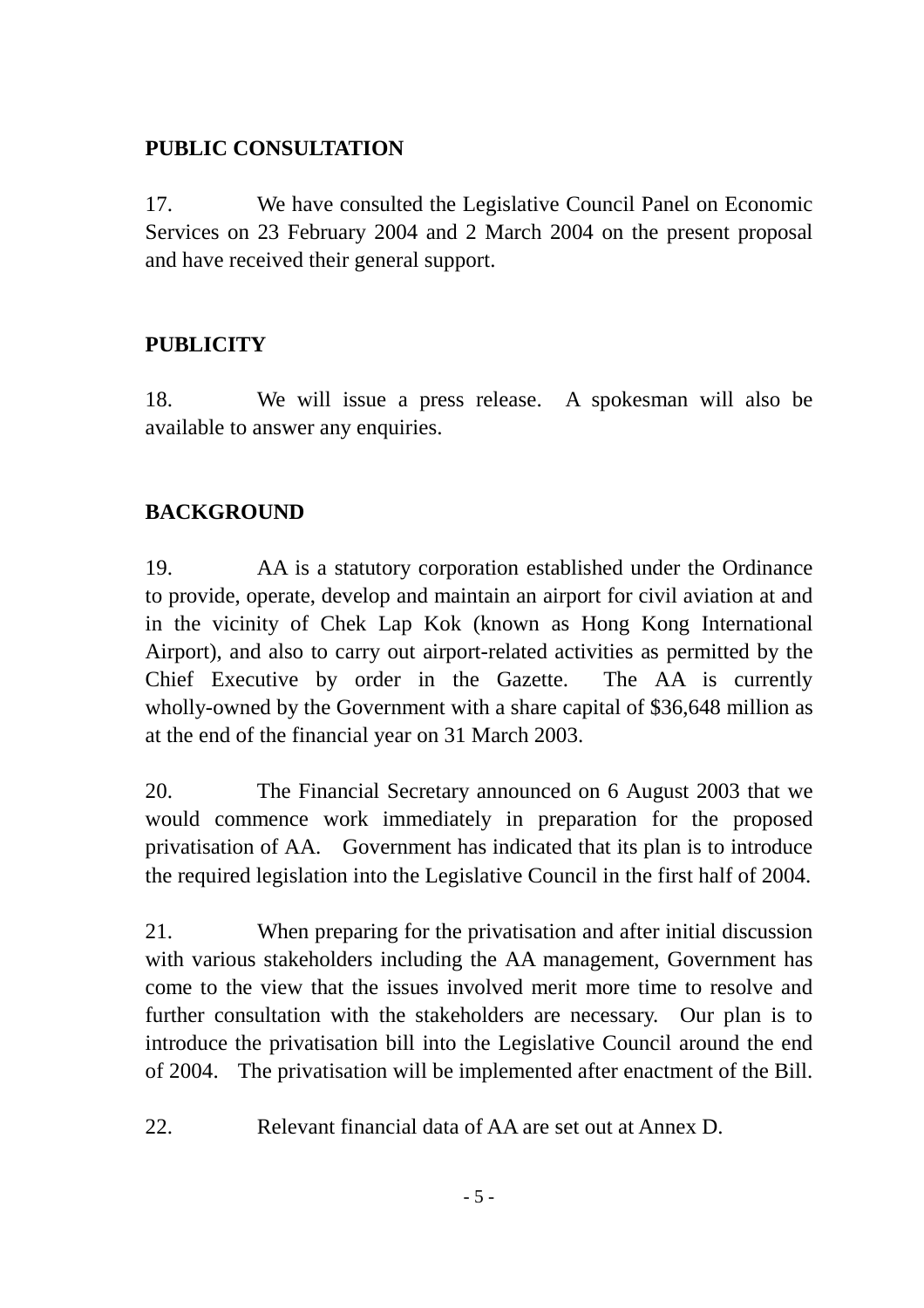# **OTHERS**

23. In case of enquiries about this Brief, please contact Mr Tommy Yuen, Principal Assistant Secretary for Financial Services and the Treasury (Treasury) at 2810 3743.

**The Treasury Branch Financial Services and the Treasury Bureau March 2004**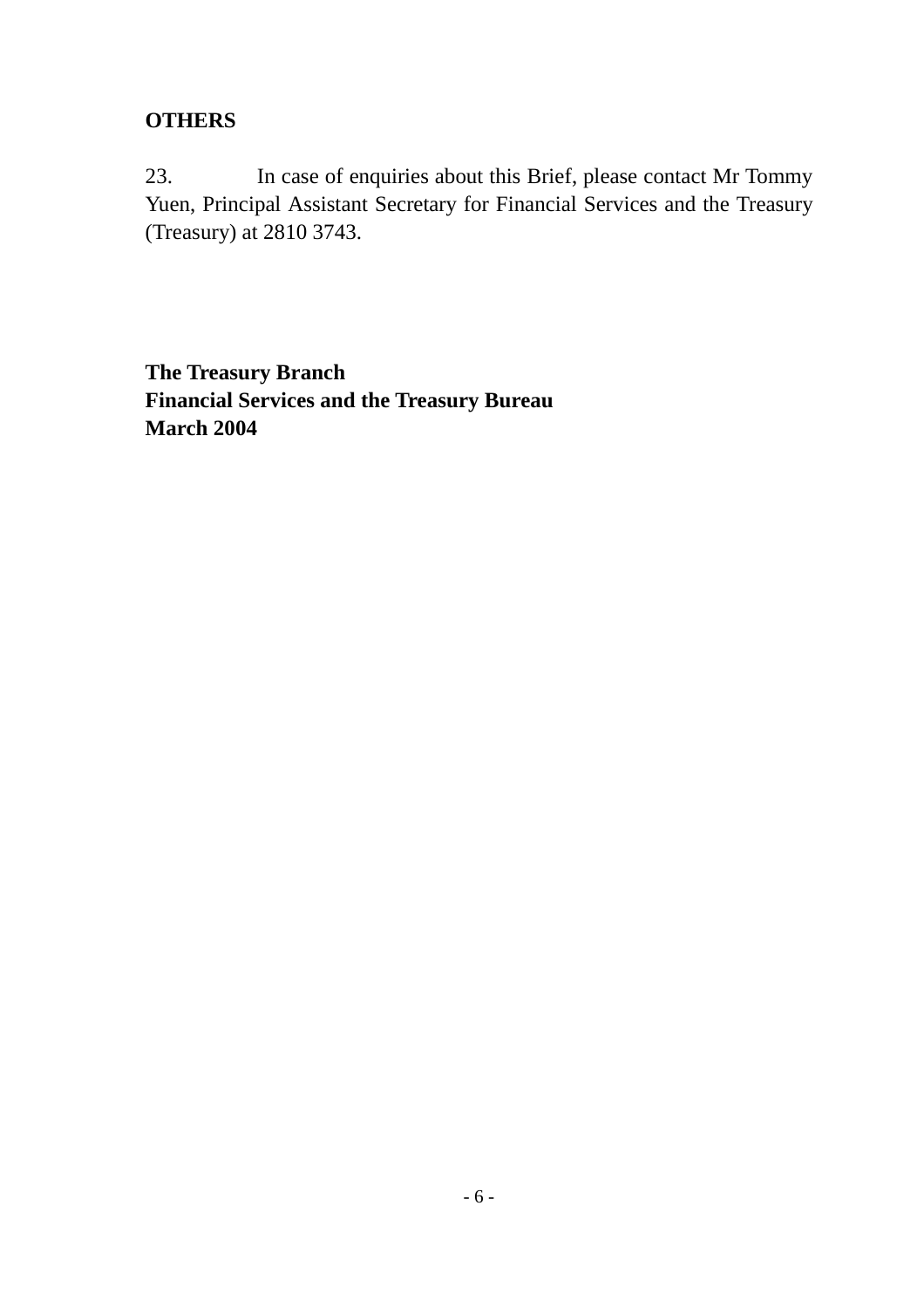#### A BILL

#### To

Amend the Airport Authority Ordinance to provide for a reduction of the capital of the Airport Authority established under that Ordinance, and for related matters.

Enacted by the Legislative Council.

### **1. Short title**

This Ordinance may be cited as the Airport Authority (Amendment)

Ordinance 2004.

### **2. Capital of Authority**

(1) Section 23(1) of the Airport Authority Ordinance (Cap. 483) is

amended by adding "initial authorized share" before "capital".

(2) Section 23 is amended by adding  $-$ 

"(6) The Legislative Council may, on the recommendation of the Financial Secretary made after he has consulted the Authority, by resolution provide for a reduction of the capital of the Authority in any way to an amount specified in the resolution.

(7) A resolution made under subsection (6) may provide for matters ancillary to the matter specified in that subsection and, without limiting the generality of the foregoing, may provide –

> (a) for the distribution to the Government of the amount by which the capital is so reduced, and for the form and manner in which that distribution shall be effected;

> > - 7 -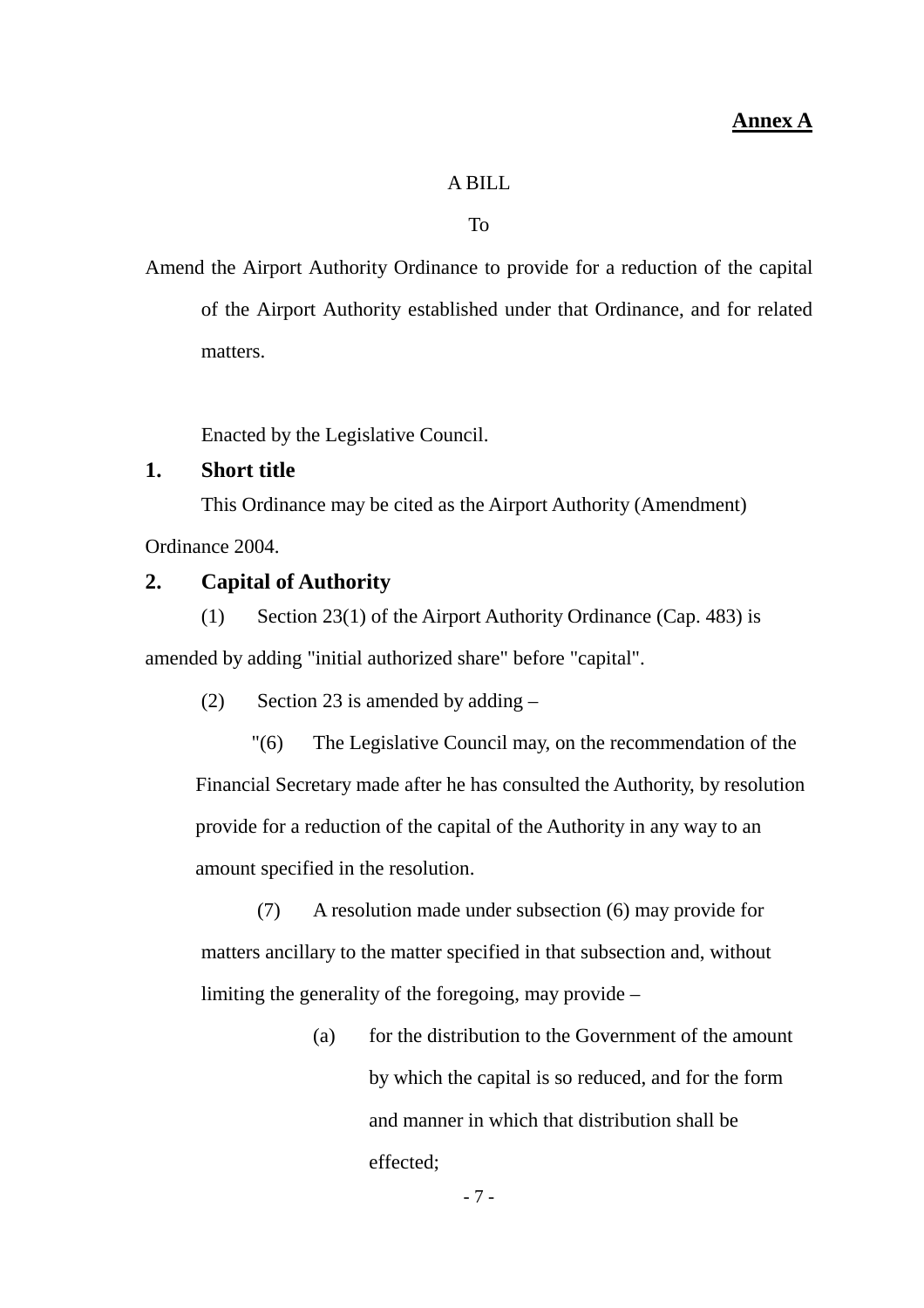- (b) where a distribution mentioned in paragraph (a) is in the form of non-cash assets, for the substitution of the Government for the Authority in any contract relating to such assets;
- (c) for the manner in which any amount received by the Government by way of a distribution mentioned in paragraph (a) shall be accounted for in the books of the Government; and
- (d) for the cancellation of any shares issued under this section.".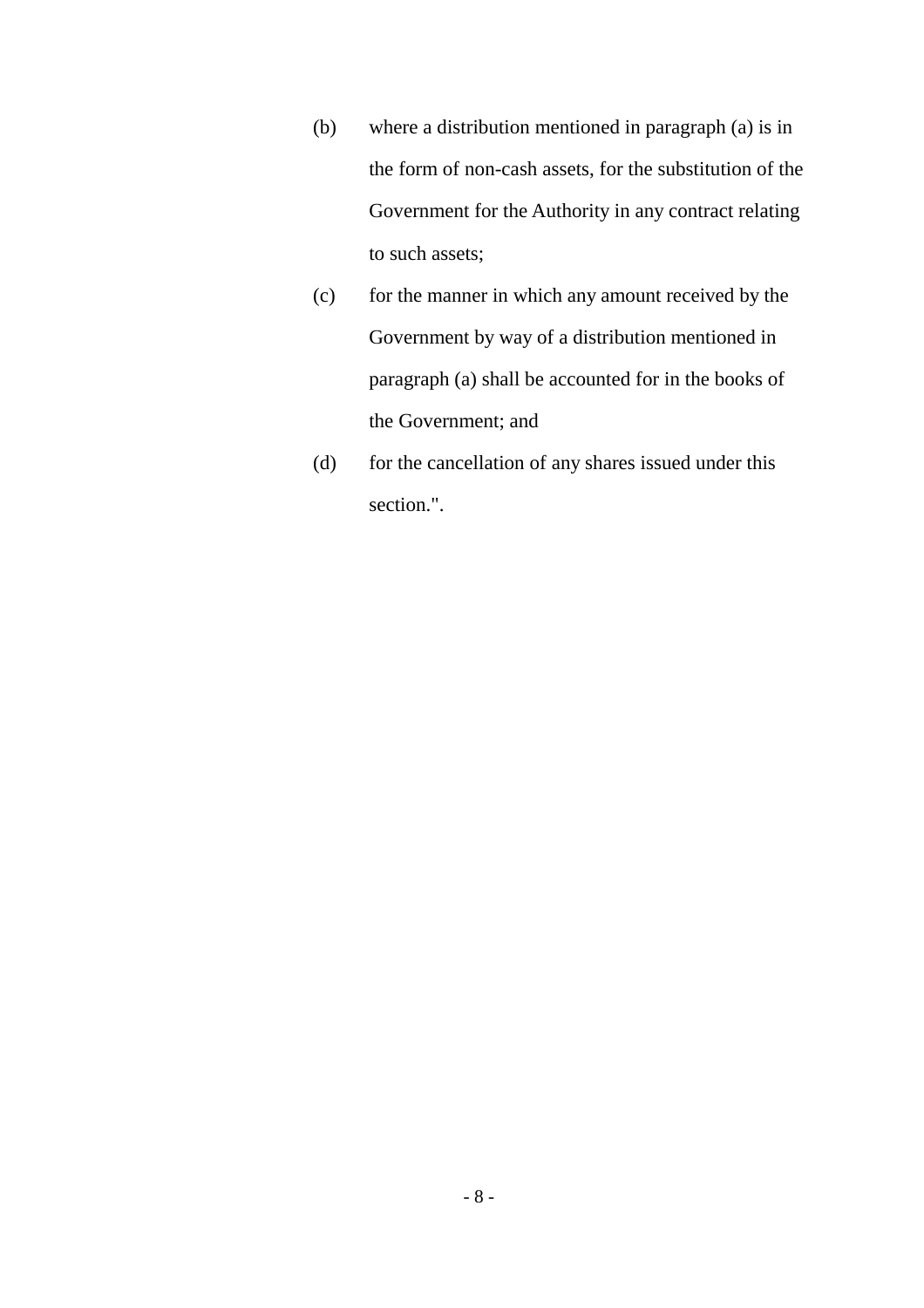# **Explanatory Memorandum**

The purpose of this Bill is to amend the Airport Authority Ordinance (Cap. 483) to enable the capital of the Airport Authority established under that Ordinance to be reduced.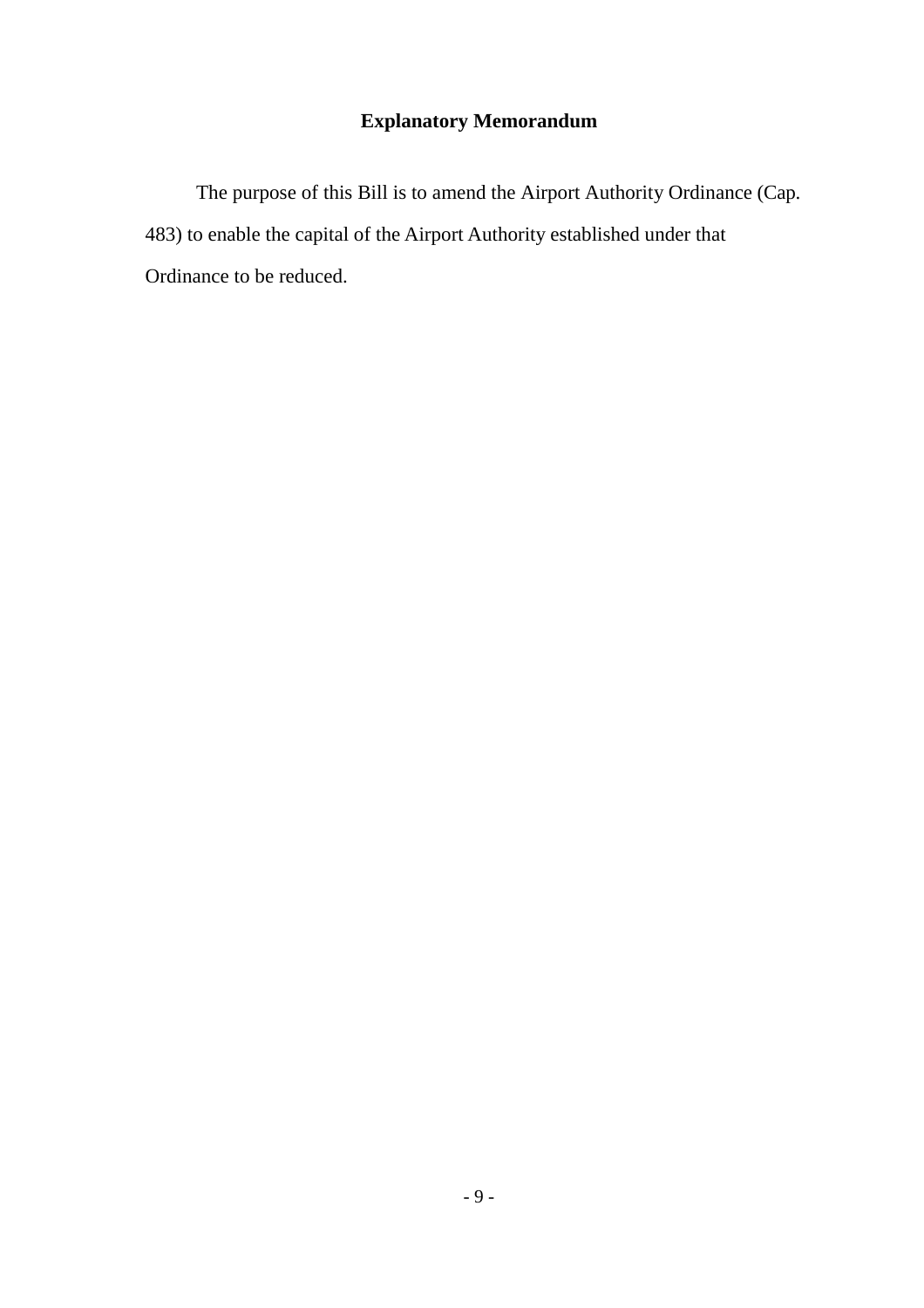### AIRPORT AUTHORITY ORDINANCE

### **RESOLUTION OF THE LEGISLATIVE COUNCIL**

Resolution made and passed by the Legislative Council under section 23(6) of the Airport Authority Ordinance (Cap. 483) on 2004.

### RESOLVED that –

- (a) the authorized share capital of the Airport Authority referred to in section 23(1) of the Airport Authority Ordinance (Cap. 483) be reduced by an amount of \$6,000 million to \$30,648 million;
- (b) the Airport Authority shall distribute to the Government in cash an amount of \$6,000 million, such amount in the hands of the Government to be credited to the Capital Investment Fund established by resolution made and passed by the Legislative Council on 14 March 1990 under section 29 of the Public Finance Ordinance (Cap. 2); and
- (c) with effect from the date of receipt by the Government of the distribution referred to in paragraph (b), shares previously issued at par by the Airport Authority in accordance with section 23(3)(a) of the Airport Authority Ordinance (Cap. 483) and representing at the time of such issue a value of \$6,000 million in total be cancelled.

Clerk to the Legislative Council

2004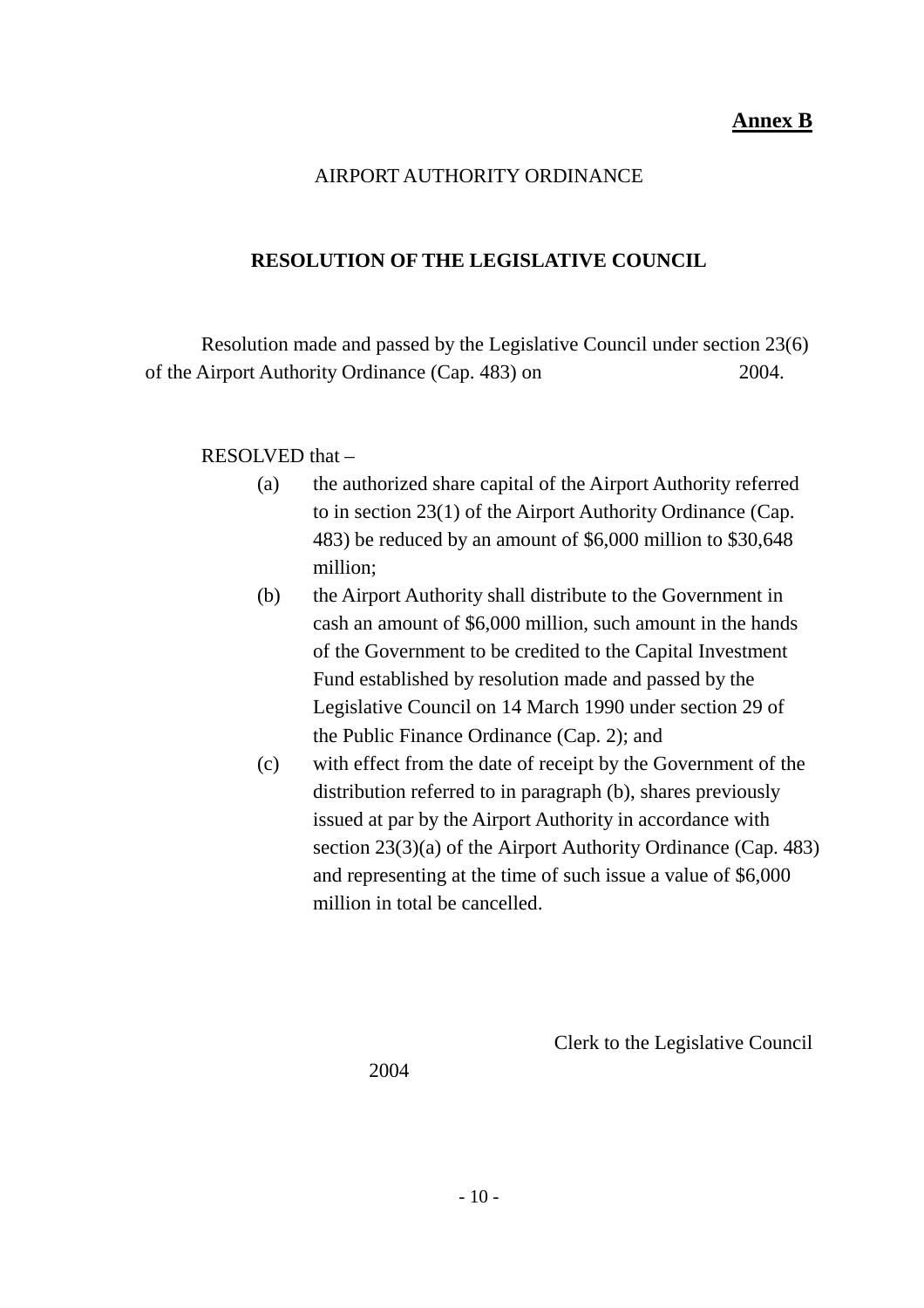#### **Explanatory Note**

This Resolution provides for a reduction in the authorized share capital of the Airport Authority established under section 3(1) of the Airport Authority Ordinance (Cap. 483) by an amount of \$6,000 million, for the distribution of that amount to the Government of the Hong Kong Special Administrative Region, to be credited to the Capital Investment Fund, and for the cancellation of shares in the Airport Authority held by the Government to a similar value.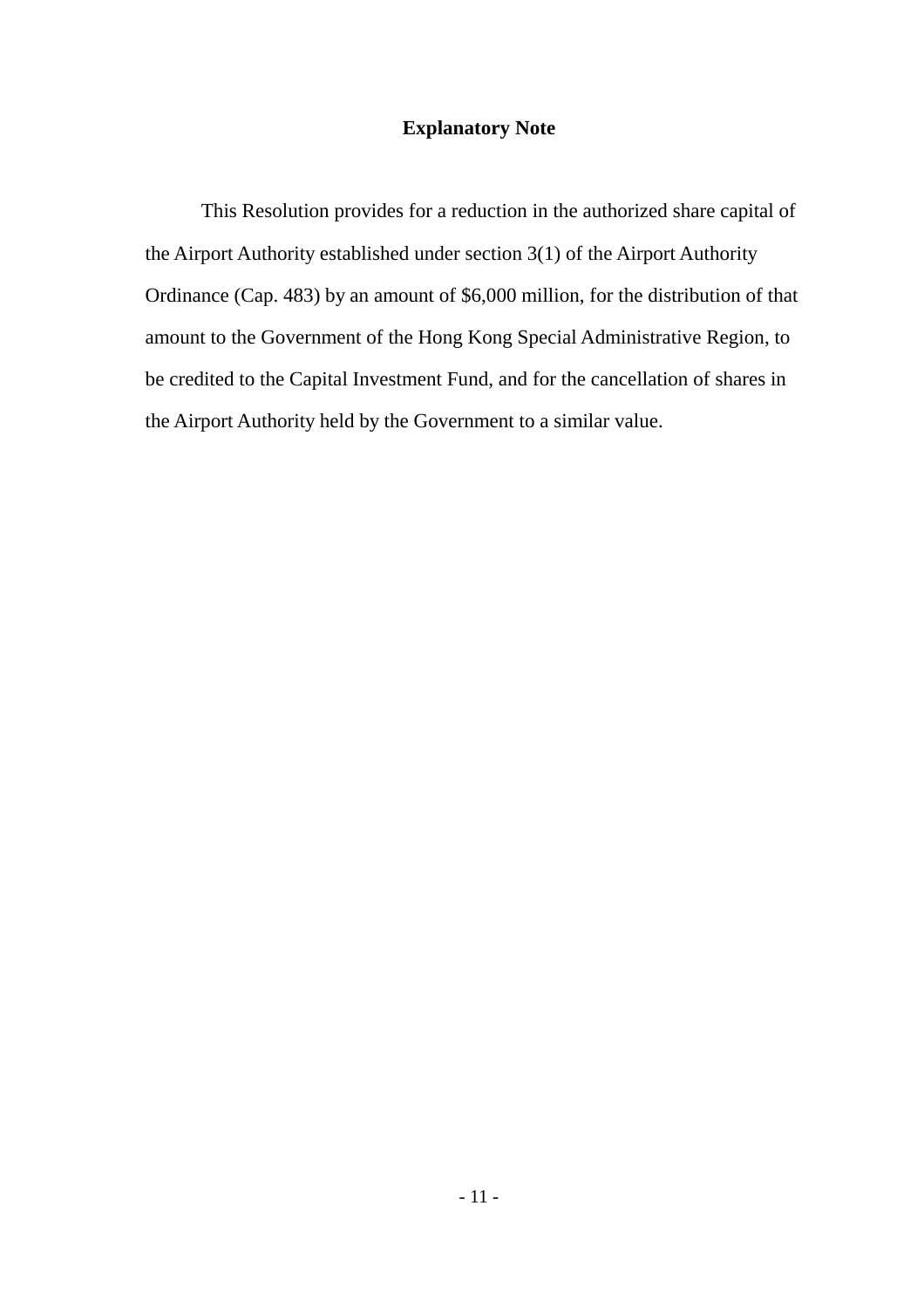#### AIRPORT AUTHORITY ORDINANCE

#### **RESOLUTION**

\_\_\_\_\_\_\_\_\_\_\_\_\_\_

(Under section 23(6) of the Airport Authority Ordinance (Cap. 483))

\_\_\_\_\_\_\_\_\_\_\_\_\_

RESOLVED that –

- (a) the authorized share capital of the Airport Authority referred to in section 23(1) of the Airport Authority Ordinance (Cap. 483) be reduced by an amount of \$6,000 million to \$30,648 million;
- (b) the Airport Authority shall distribute to the Government in cash an amount of \$6,000 million, such amount in the hands of the Government to be credited to the Capital Investment Fund established by resolution made and passed by the Legislative Council on 14 March 1990 under section 29 of the Public Finance Ordinance (Cap. 2); and
- (c) with effect from the date of receipt by the Government of the distribution referred to in paragraph (b), shares previously issued at par by the Airport Authority in accordance with section 23(3)(a) of the Airport Authority Ordinance (Cap. 483) and representing at the time of such issue a value of \$6,000 million in total be cancelled.

- 12 -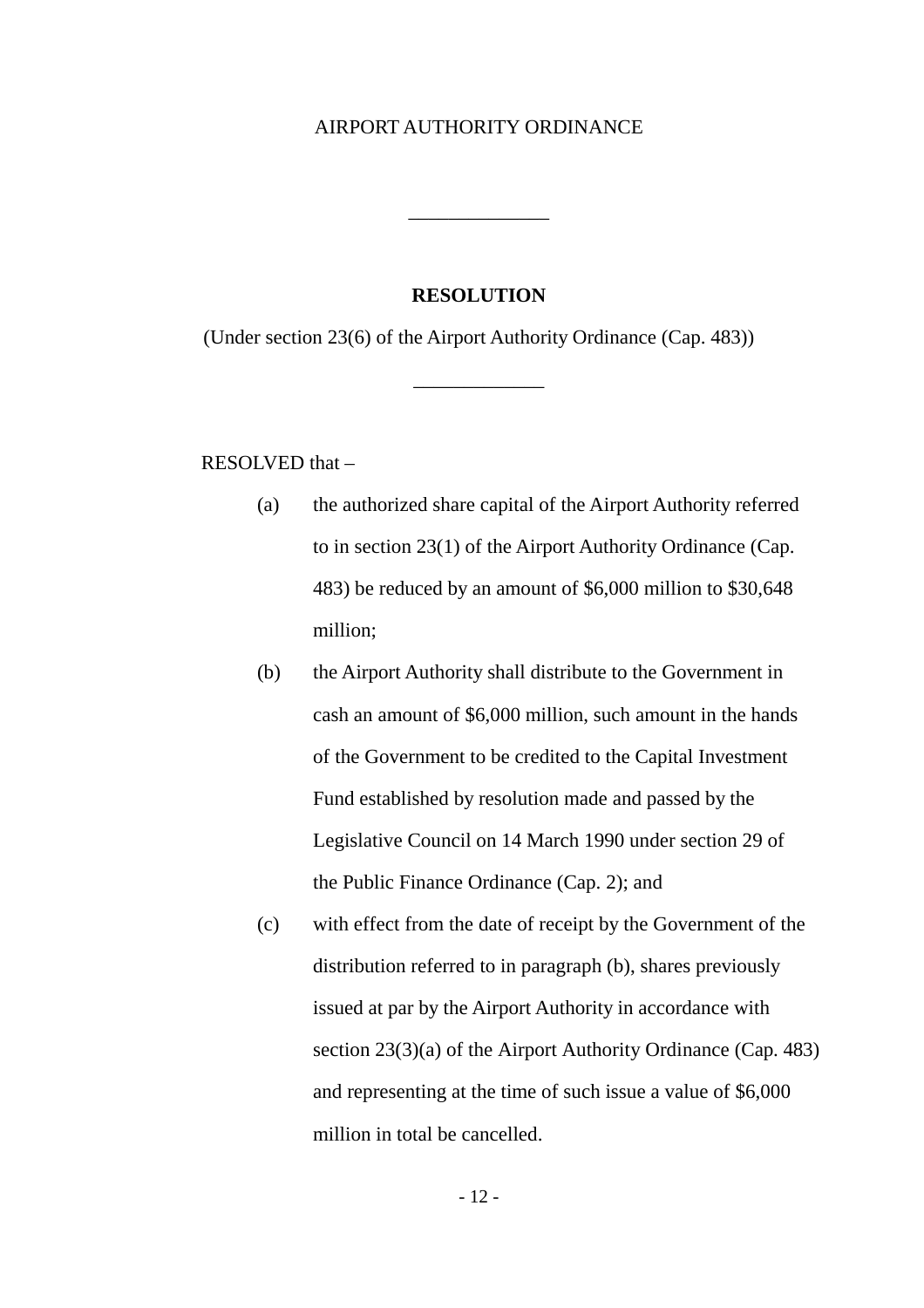# **Annex C**

# **Debt to Equity Ratio of Selected Airports**

| <b>Airport / Airport Corporation</b> | <b>Debt to Equity Ratio</b> |  |  |
|--------------------------------------|-----------------------------|--|--|
| Auckland, New Zealand                | 106%                        |  |  |
| <b>BAA, United Kingdom</b>           | 40%                         |  |  |
| Copenhagen, Denmark                  | 127%                        |  |  |
| Fraport, Germany                     | 16%                         |  |  |

# **Hong Kong market comparable**

| <b>CLP</b> Holdings Limited            | 24% |  |
|----------------------------------------|-----|--|
| Hongkong Electric Holdings Limited 44% |     |  |
| <b>MTR Corporation Limited</b>         | 56% |  |

Note:

Debt to equity ratios are derived from latest published year-end figures of respective organisations/ airports. For calculation purpose, debt is net of cash.